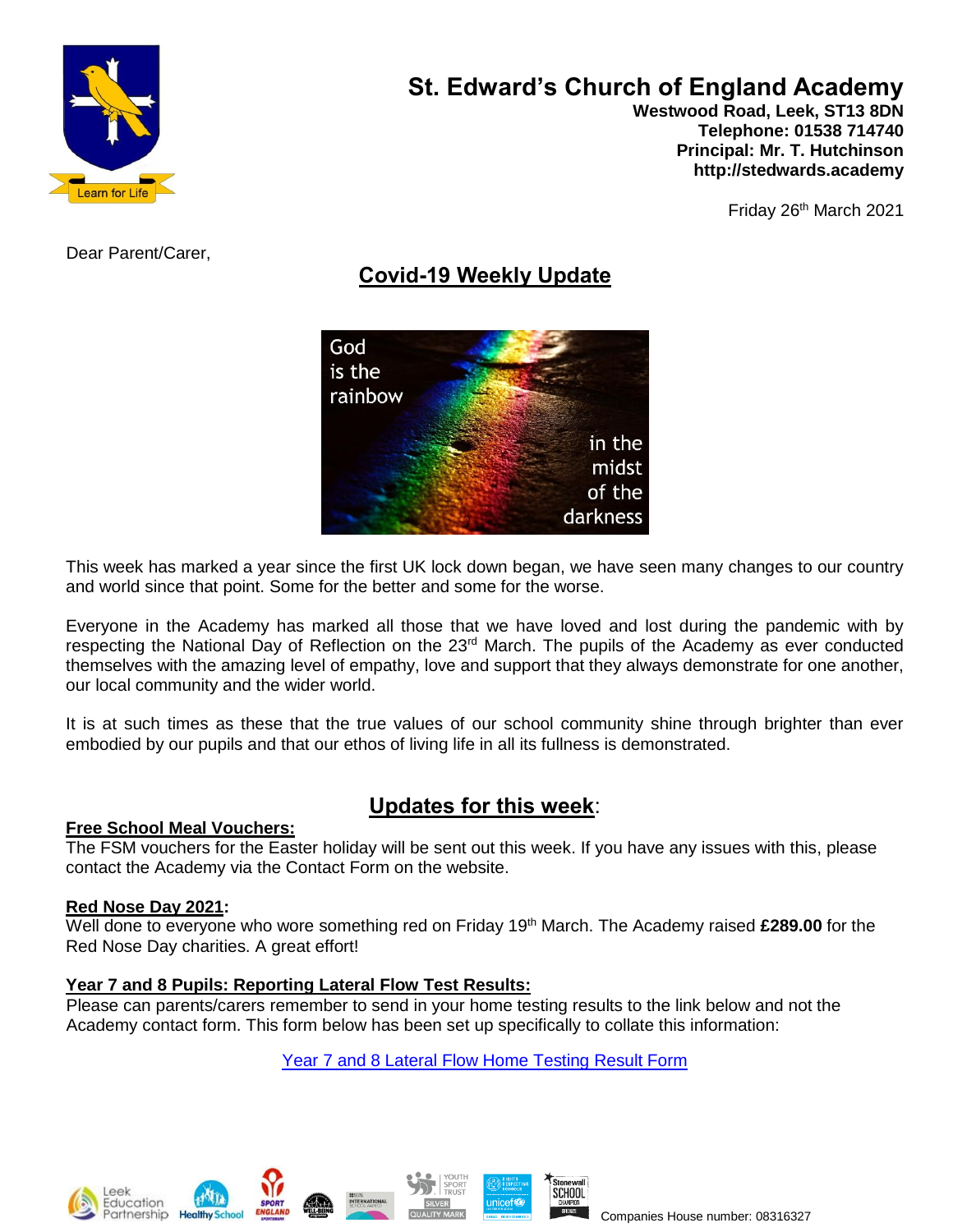# **Home Testing Information Year 7 & Year 8**

All consenting Year 7 and 8 pupils have now completed 3 rounds of lateral flow testing in school. Their attitude and conduct during these tests has been excellent. From now on they will be provided with home testing kits for them to be able to conduct these with adult supervision and then report their results to us.

A detailed letter with further guidance on this has been sent out to Year 7 and 8 parents/carers. Information on this has also been posted on the Academy website. A Video and links with further information can be found below.

**How to do a Covid [self-test](https://www.youtube.com/watch?v=S9XR8RZxKNo&list=PLvaBZskxS7tzQYlVg7lwH5uxAD9UrSzGJ&index=2) video**

**[Informing](https://forms.office.com/Pages/ResponsePage.aspx?id=1fhjb3KZgUuT_NXvEhdWcKayiLvXvodDpRcCWau7pr1UMk9UNVBUMDE3R01YWVZVV1MwTEtDVzQ5Si4u) the Academy of your result**

**[Informing](https://www.gov.uk/report-covid19-result) the NHS of your result**

**[Testing](https://www.stedwards.academy/admin/ckfinder/userfiles/files/Testing%20pupils%20at%20home%20kits%20letter.pdf) at Home Y7 & Y8 Letter**

### **Privacy Notice for [Staff/Pupils](https://www.stedwards.academy/admin/ckfinder/userfiles/files/Privacy%20Notice%20%20for%20Staff%20-%20%20Pupils%20test%20at%20home.pdf) Testing at Home**

If you have a positive test returned, do not send your child into school. Please follow the guidance that can be found on the link below:

#### **What to do if you have a positive test:**

#### **<https://www.nhs.uk/conditions/coronavirus-covid-19/self-isolation-and-treatment/>**

I would remind all parents/carers that these tests are for the use of Academy pupils and each has an **identification code** that is linked back to the Academy. Please ensure these tests are solely used for testing of Academy pupils.

We recommend that pupils complete a test on a Wednesday and Sunday night and send the results to the school via the links on the letter/website.

You will need to continue to complete tests during the Easter holiday and the results should be returned to the Academy. You will need to complete a test on Sunday 18<sup>th</sup> April before returning on Monday 19<sup>th</sup> April as a priority.

### **Appointments and Collection of Pupils**

If your child has an appointment during the school day, please can parents put a note in their planner to show the teacher and the teacher will allow them to leave during the lesson. The pupils can then ensure they are at the office on time for collection. Currently, lessons are facing disruptions due to staff having to locate pupils who are unaware they are leaving for an appointment and this is impacting the whole class.

#### **Stakeholder engagement:**

The views and queries of you as parents and carers matter to us at the Academy and help us to rethink and reshape in order to improve our practice and provision.

For this reason, parents and carers have the opportunity to submit questions or queries via the form (link below). The Principal will then provide a recorded video message of responses to these queries that will be shared with parents and carers as we are still unable to conduct face to face meetings.

If questions/queries are such that a response would identify an individual such cases will be dealt with in a confidential manner.

### [Parent and Carer: Stakeholder Question Form](https://forms.office.com/Pages/ResponsePage.aspx?id=1fhjb3KZgUuT_NXvEhdWcKayiLvXvodDpRcCWau7pr1UQloxTklTNTYyTFUxUzRVQjlOTVZDRTRBSS4u)

### **Tennis for 4 -11 Year olds**







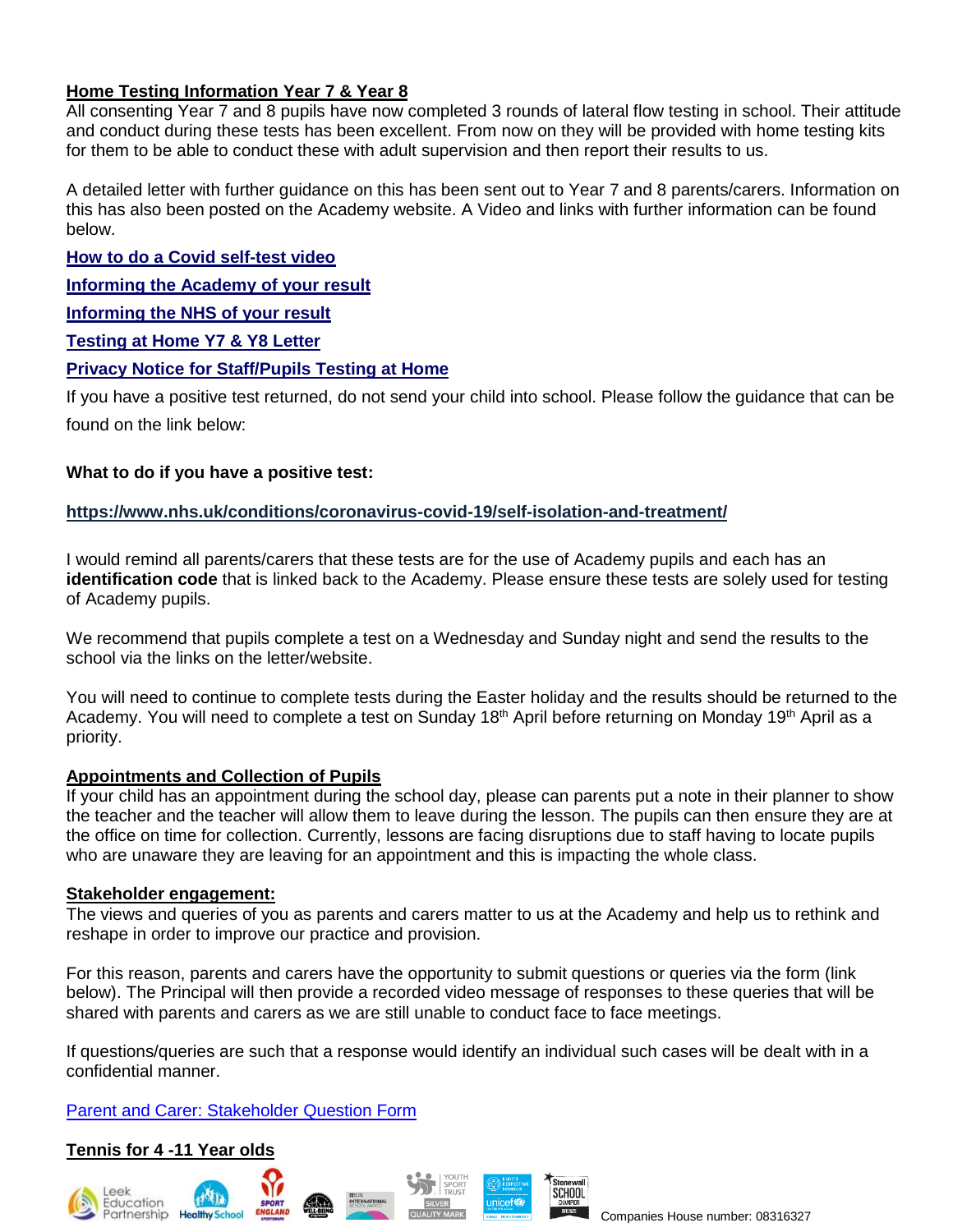The Lawn Tennis Association have just launched a new programme to encourage children to play tennis at their local clubs. If you could promote this with your parents, we would be very grateful.

This is a modern approach to tennis training. Forget standing around waiting for your turn to hit a forehand. Think dynamic sessions catered for all abilities.

We want to encourage children to play tennis throughout their lives – and be active too. So, if your child is aged 4-11, why not give it a try?

£29.99 (+£5 P&P) gets you:

- Six weeks of coaching with specially trained coaches
- A tennis racket and set of balls
- A branded t-shirt
- Activity cards, a lanyard, stickers and a certificate (provided by the coach)
- To book onto a course click the link below:

<https://www.lta.org.uk/play-compete/lta-youth/start/>

### **Mobile Phones:**

We are happy for pupils to have their mobile phones with them as they are a piece of equipment that keeps them safe on the journey to and from school. However, we do not allow phones to be used in school and will be reminding pupils about this. If phones are seen in school, they may be confiscated and held in the Academy office until they can be collected by a parent/carer. Evidently, we wish to avoid this situation to reduce the risk of transmission through unnecessary visits to the Academy office.

To avoid this please can parents/carers reinforce that mobile phones are not to be seen or used in school.

# **Year 8 Leaver Hoodies**

Leaver hoodies for Year 8 pupils are now available to order via the School Leavers Company. The deadline for placing orders is **Thursday 6th May**. Please see this letter for further details about the hoodies and how to place an order: Year 8 leaver [hoodies](https://www.stedwards.academy/letters/1615993489.pdf) letter

### **Spare PE kit donations**

Please can I request if any parents/carers have any spare Academy PE kit or serviceable trainers at home that pupils have grown out of and you would like to donate could pupils bring it to their PE lessons, where we will quarantine them. We will give house points for donated items and redistributed them to pupils who need it or keep it in school as spare kit.

# **PE kit**

Pupils will need to come in their PE kit on the following days:

| <b>Year 5</b> |             | 5Ed / 5EI / 5Is Monday and Friday | 5Ne/5Fl/5Ni  | Tuesday and Friday  |
|---------------|-------------|-----------------------------------|--------------|---------------------|
| Year 6        | 6Ed/6El/6Is | Wednesday and Thursday            | 6Ne/6Fl/6Ni  | Monday and Friday   |
| <b>Year 7</b> | 7Ed/7El/7Is | Monday and Friday                 | 7Ne/7FI/7Ni  | Thursday and Friday |
| Year 8        | 8Ed/8El/8ls | Wednesday and Thursday            | 8Ne/8/Fl/8Ni | Tuesday and Friday  |

### **PE lessons until Easter**

For PE lessons until Easter, pupils in all year groups will be given a choice of the following activities:

- Field games in addition to their usual PE kit, pupils will require studded boots and shin pads
- Outside yard games in addition to their usual PE kit, pupils will require shin pads and a gumshield if they select hockey
- Inside games no additional items required other than their usual PE kit

Studded boots and shin pads are available to borrow if required. Pupils should speak to their PE teacher at the start of their PE lesson if they wish to borrow studded boots and/or shin pads.





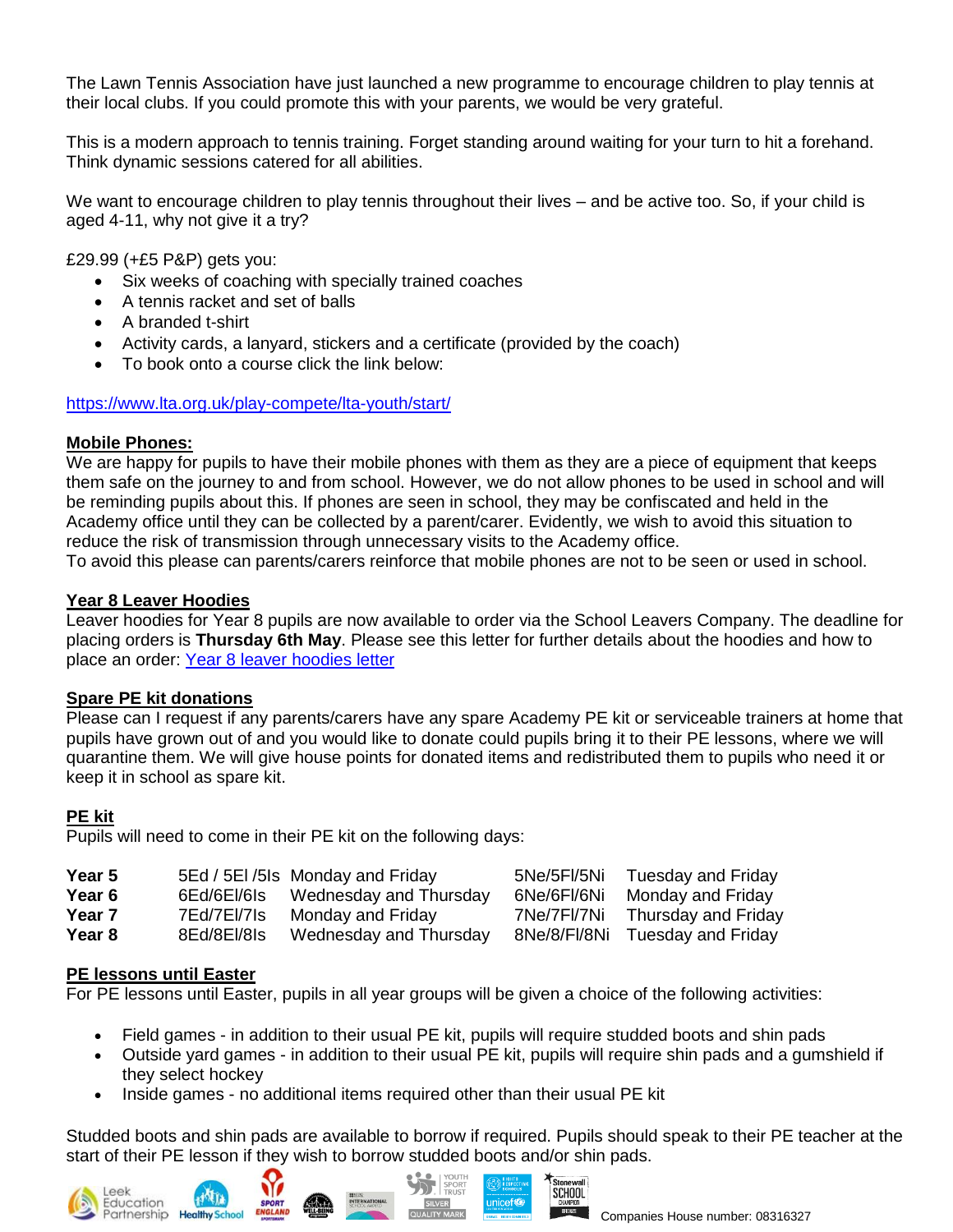Gumshields are available to purchase **for £2 via ParentPay**. Once payment has been received, PE staff will be notified, and your child will be given a gumshield in their PE lesson to bring home to be moulded. Please note that we are a cashless school so payments should be made via ParentPay rather than in cash.

### **Crossing Warden:**

At the current time there is not going to be a crossing warden during the AM window on the Burton Street/Spring Gardens crossing. This is due to unforeseen staffing issues and will be resolved as soon as possible.

#### **Pupils with medical needs and/or diabetes who are returning**

If your child has medical needs and requires medication (e.g. inhaler and spacer, Epipen, diabetic kit), please ensure that your child brings their medication to school with them ready to hand in at the school office on their return.

If you have any queries or concerns regarding your child's medical needs, please contact us via the contact form on the Academy website.

### **Sims App Lite**

We use the Sims app to collect the most up to date data about students and their parents, to comply with the GDPR safe data transfer. Please continue to use the Sims app to inform us of any changes to your details e.g.; address, mobile number.

#### **Travel survey**

Please can we request that all pupils complete this survey about travel to school. The survey will take no longer than 30 seconds to complete.

[Pupil travel survey for all pupils to complete](https://forms.office.com/Pages/ResponsePage.aspx?id=1fhjb3KZgUuT_NXvEhdWcEUHVnCbQwpIuw5ekPlmKq9UNVJZSVVDQ0g0RUszTExJWVE3OFJDSlJFMS4u)

### **Parent Pay**

Please make sure that you have checked your Parent Pay balance, cleared any debts and topped up ready for pupils to access their funds.

### **Before and after school club**

Kids Space before and after school club will resume as per the arrangements prior to the Christmas break. If you require any further information regarding this, please call Lyn on 07534 839280.

### **Junior Bake Off**

We have been contacted by a production company at Channel 4 who have recently opened applications for the 7th series of Junior Bake Off – a Channel 4 programme that celebrates the culinary talent and ambition of the younger generation in Britain.

They are looking for young budding bakers between 9 and 15 years old. Filming will take place from July 2021, but the applications close on Sunday 28<sup>th</sup> March.

Interested bakers can apply online at [WWW.APPLYFORJUNIORBAKEOFF.CO.UK.](http://www.applyforjuniorbakeoff.co.uk/)